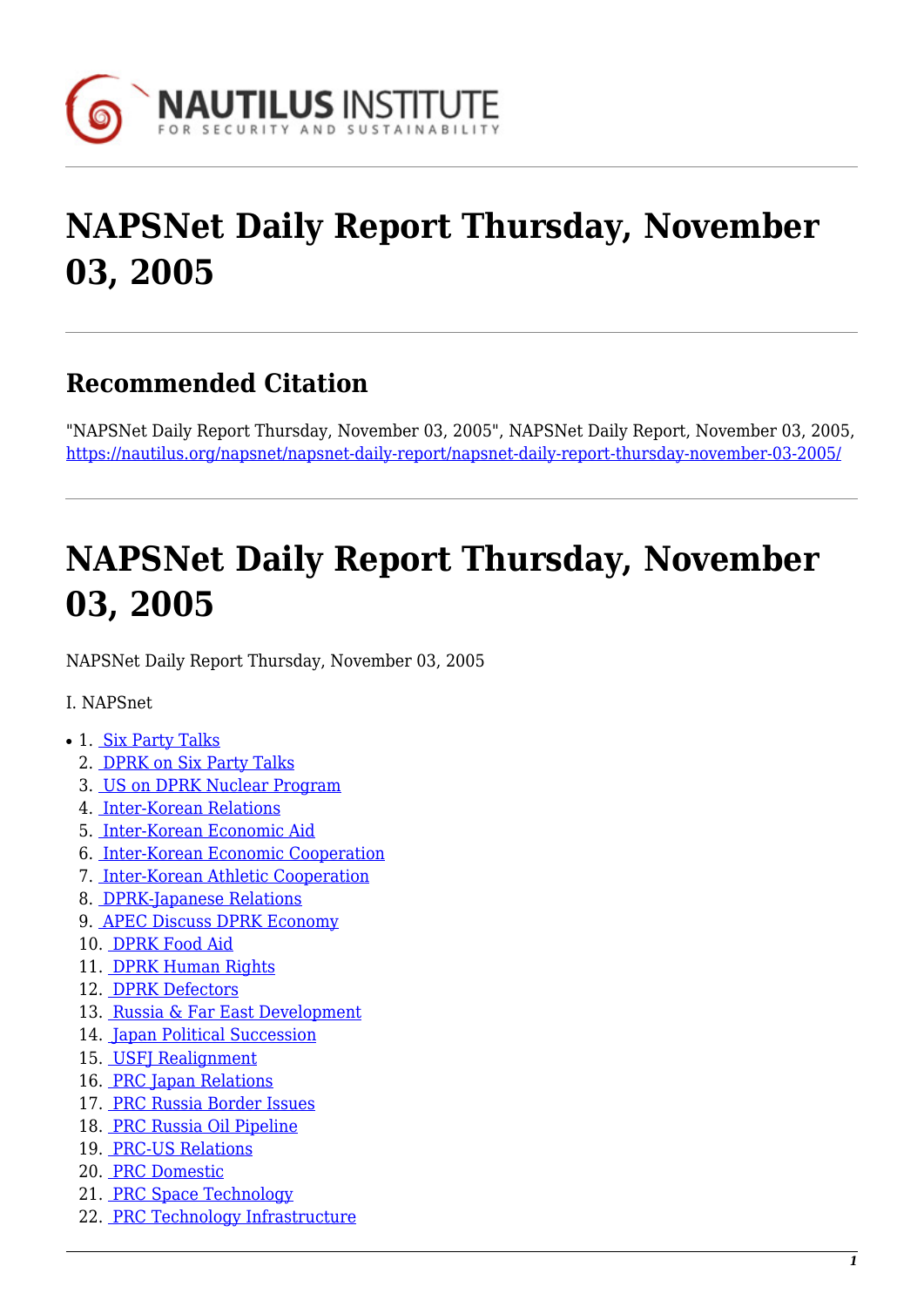23. [PRC Vietnam Visit](#page-6-2)

- 24. [PRC & Bird Flu](#page-6-3)
- 25. [Taiwan International](#page-6-4)
- 26. [Cross-Strait Relations](#page-7-0)

[Preceding NAPSNet Report](https://nautilus.org/mailing-lists/napsnet/dr/2005-2/napsnet-daily-report-wednesday-november-02-2005/)

# **I. NAPSnet**

# <span id="page-1-0"></span>**1. Six Party Talks**

The Associated Press ("CHINA: KOREAN NUKE TALKS WILL START NOV. 9", 2005-11-03) reported that the next of six party talks will begin November 9 in Beijing, the PRC government said on Thursday, appealing to the participants to be ready to make progress in the slow-moving negotiations. "If the parties concerned could ... make progress regarding the contents listed in the joint statement at last round, that will be considered positive progress," Kong said. He appealed to the six parties to "take an active and constructive attitude."

### <span id="page-1-1"></span>[\(return to top\)](#page-0-0)

# **2. DPRK on Six Party Talks**

Yonhap News ("N.K. URGES U.S. TO IMPLEMENT AGREEMENT AHEAD OF NEW TALKS", 2005- 11-03) reported that the success of the next round of six party talks will depend on whether the US keeps its commitments to end its nuclear threats and provide light-water reactors, a senior DPRK official was quoted as saying on Thursday. The comments by Park Gil-yon, Pyongyang's top envoy to the UN, could signal that negotiations to implement the agreement reached in September will be difficult.

### <span id="page-1-2"></span>[\(return to top\)](#page-0-0)

# **3. US on DPRK Nuclear Program**

Yonhap News ("U.S. NOT DEMANDING UNILATERAL N.K. ACTION: DETRANI", 2005-11-02) reported that the US is not asking the DPRK to dismantle its nuclear weapons and programs unilaterally and is ready to correspond "action to action," a senior negotiator with Pyongyang said on Wednesday. "No one is asking the DPRK to unilaterally dismantle all of their programs before anything else happens," said Joseph DeTrani, deputy US delegate to the six party talks.

[\(return to top\)](#page-0-0) Reuters ("US WOULD RETRAIN N. KOREAN NUCLEAR SCIENTISTS", 2005-11-02) reported that the US will offer details of its proposal to retrain thousands of DPRK nuclear scientists and engineers for more peaceful pursuits when six party talks resume later this month, a top US negotiator said on Wednesday. Joseph DeTrani, US special envoy for the DPRK, said he expected the talks to be productive as negotiators focus on the "actions for actions" needed to make progress toward an agreement aimed at ending Pyongyang's nuclear weapons program. He said it was hoped the DPRK's denuclearization could be accomplished within two years. Removing the DPRK from the US list of states accused of sponsoring terrorism is also under discussion, but the timing depends on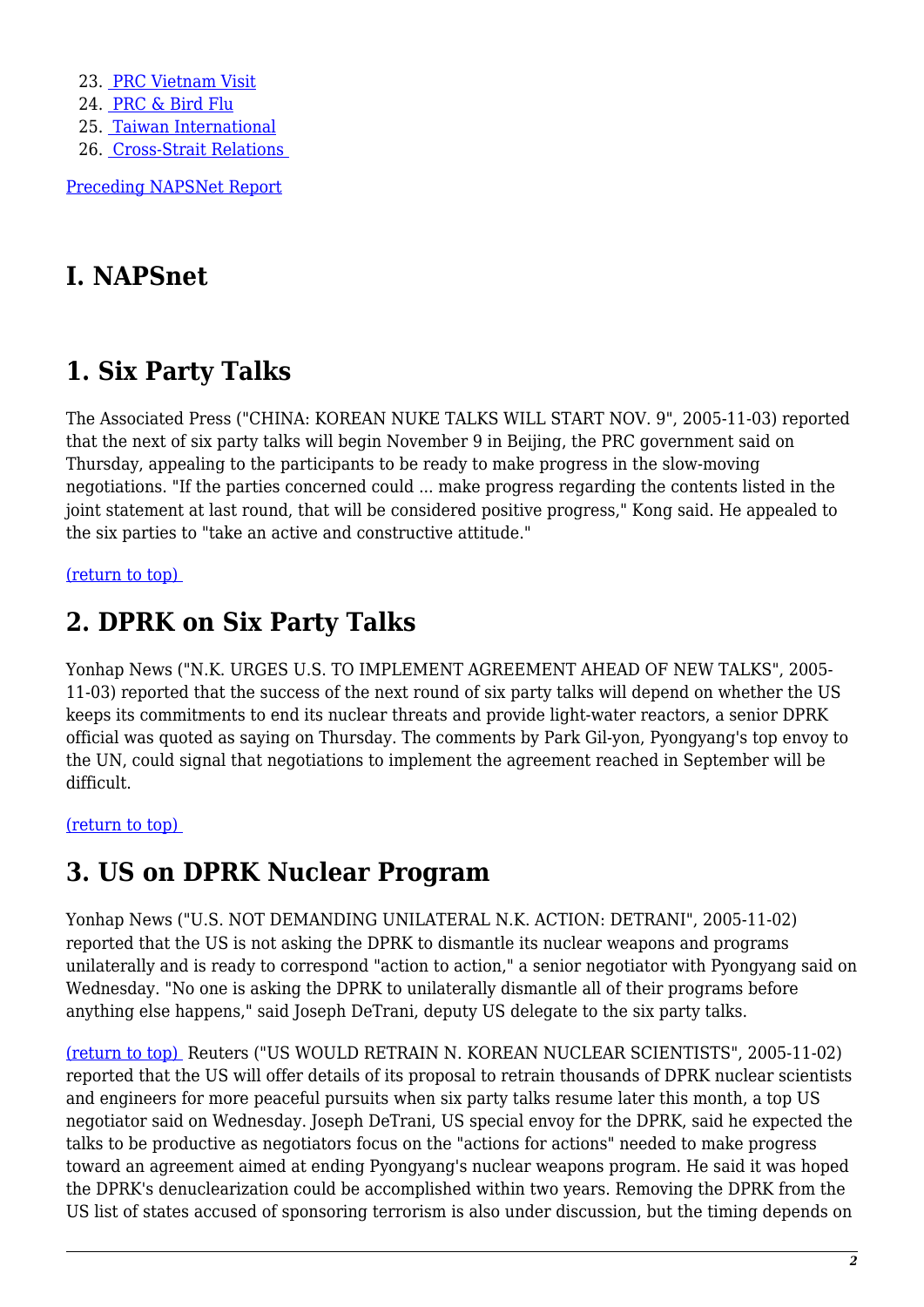<span id="page-2-0"></span>the DPRK satisfying Japan's demands concerning the abduction of Japanese nationals by Pyongyang, DeTrani said. [\(return to top\)](#page-0-0) 

## **4. Inter-Korean Relations**

Yonhap News ("S. KOREANS REQUIRED TO REPORT INTERNET CONTACT WITH N. KOREANS", 2005-11-03) reported that RO Koreans will be required to report any Internet-based contact with their DPRK compatriots from next month, the Unification Ministry said on Thursday. The ministry is in the final stages of revising the law on inter-Korean exchanges and cooperation to include the possibility RO Koreans and DPR Koreans may exchange e-mails or engage in e-commerce together.

### <span id="page-2-1"></span>[\(return to top\)](#page-0-0)

# **5. Inter-Korean Economic Aid**

Joongang Ilbo ("PARTIES SPAR OVER INTER-KOREAN FUND", 2005-11-03) reported that after the Ministry of Unification presented a plan to double the inter-Korean cooperation fund for next year, lawmakers engaged in fierce debates at a National Assembly session yesterday. The ministry told the Assembly it will need more than 2.63 trillion won (\$2.5 billion) next year to operate state-funded programs to aid the DPRK. Grand National lawmaker Chun Yu-ok said next year's budget included an emergency reserve of 122.5 billion won, thus the ministry had no need for additional funding for electricity aid to the DPRK. However, Uri representative Lew Seon-ho said an enormous amount of money will be needed after unification, and it would be more economical to assist the DPRK now.

<span id="page-2-2"></span>[\(return to top\)](#page-0-0) 

# **6. Inter-Korean Economic Cooperation**

Yonhap News ("TWO KOREAS LAUNCH WEEKLY MEETING AT KAESONG OFFICE", 2005-11-03) reported that ROK and DPRK officials had their first weekly meeting at the inter-Korean economic office that opened late last month in Kaesong, Unification Ministry officials said on Thursday. "I understand there was lots of talk of each side doing its best to ensure that inter-Korean economic cooperation projects proceed smoothly," an official said, on condition of anonymity. "I also heard there was a good atmosphere at the meeting." The round-table discussion was used as an opportunity to gather opinions on ways to better manage the office, the official said.

### <span id="page-2-3"></span>[\(return to top\)](#page-0-0)

# **7. Inter-Korean Athletic Cooperation**

Reuters ("HURDLES AHEAD FOR TWO KOREA'S SINGLE OLYMPIC TEAM", 2005-11-02) reported that the ROK hailed a deal to field an inter-Korean joint Olympic team as a step towards unification, but analysts caution that the countries' political differences are too large to be bridged by sports diplomacy. "Linking this to reunification is a long shot," said Lee Dong-bok, a Seoul-based DPRK expert. Hwang Young-jo, gold medal winner for the ROK, is concerned that the selection process could favour DPRK athletes. "You have to ask whether we will be forced to give in, which will be a big problem because we've always believed that sports is an honest business," said Hwang.

### <span id="page-2-4"></span>[\(return to top\)](#page-0-0)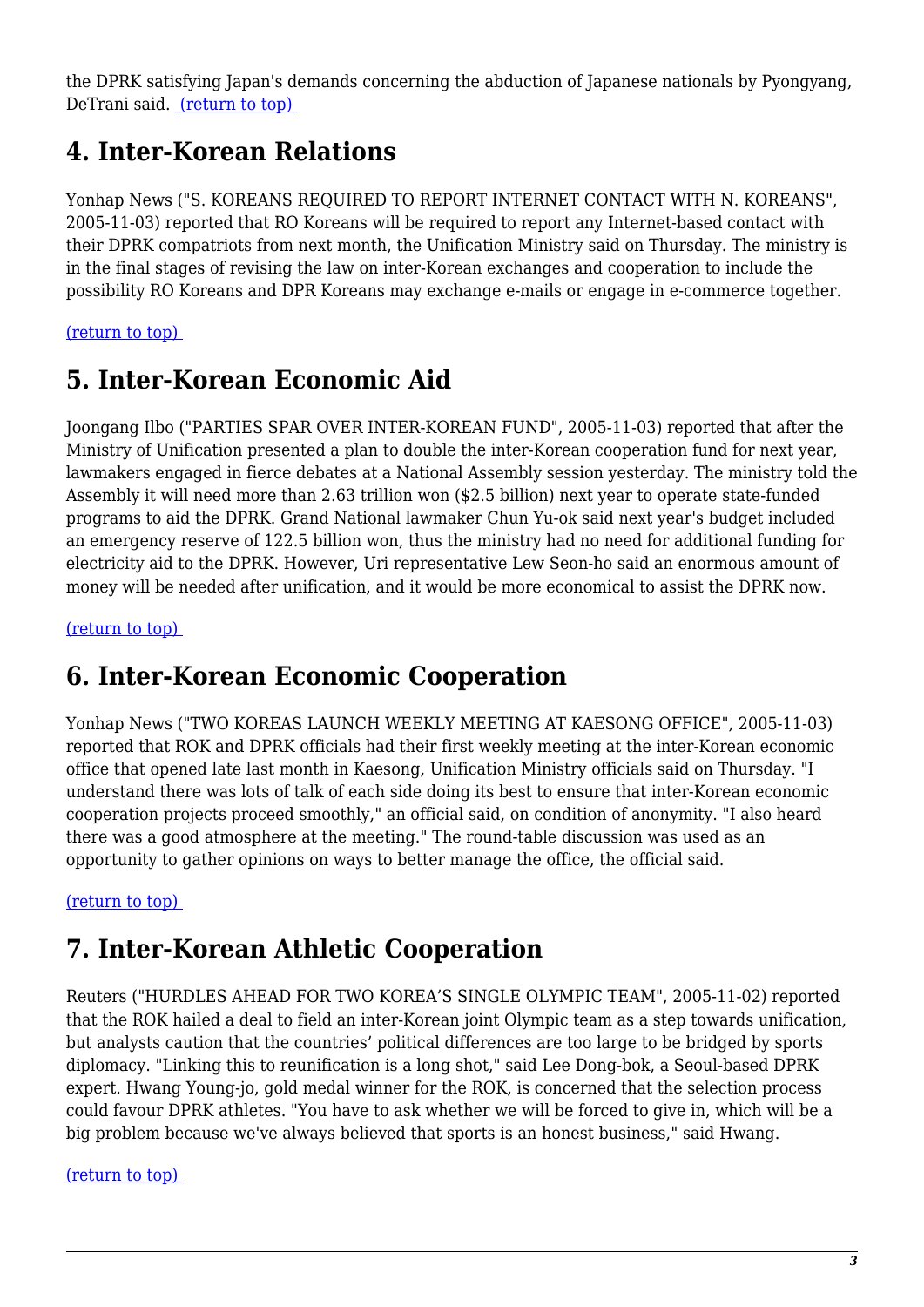# **8. DPRK-Japanese Relations**

Agence France Presse ("JAPAN, NORTH KOREA RESUME DIALOGUE BUT HOPES OF PROGRESS REMAIN LOW", 2005-11-03) reported that after a year's break, Japan and the DPRK resumed talks on normalizing their relations amid a "good" atmosphere, but hopes of a breakthrough in ending historic tensions remained low. Both sides appeared locked in their positions, with Japan warning on Wednesday of possible economic sanctions against the DPRK unless the kidnapping issue is resolved. The DPRK, on the other hand, were intent on pushing Japan for reparations to atone for its colonial rule of the Korean peninsula between 1910 and 1945. Despite this the DPRK delegation leader, Song Il-Ho, told reporters after Thursday's morning session that the atmosphere had been "good". Japan's delegation chief, Akitaka Saiki, said the two sides had "serious exchanges on items of mutual concern".

[\(return to top\)](#page-0-0) Kyodo News ("ABE SHOWS EASED STANCE ON ECONOMIC SANCTIONS ON N. KOREA", 2005-11-02) reported that Japan's Chief Cabinet Secretary Shinzo Abe showed a slightly more relaxed stance on Wednesday regarding economic sanctions against the DPRK as a means of resolving the issue of Pyongyang's abduction of Japanese nationals. ''We hope to steadily work toward resolving the abduction issue,'' Abe said at a news conference in Tokyo. ''It is important for North Korea to respond sincerely, but if it does not, we have to think about various things.'' Foreign Ministry Press Secretary Yoshinori Katori said that the Japanese government has been dealing with the DPRK with both ''dialogue and pressure'' and will consider the most effective measure to take following the bilateral talks. [\(return to top\)](#page-0-0) 

# <span id="page-3-0"></span>**9. APEC Discuss DPRK Economy**

Yonhap News ("APEC CEOS TO DISCUSS WAYS TO PROMOTE KAESONG INDUSTRIAL PARK", 2005-11-03) reported that according to the Indonesian ambassador to Seoul, Indonesia has been persuading the DPRK to open up and will continue to do so in the upcoming regional forum in Busan. Indonesia proposed that Asia-Pacific business leaders discuss increasing imports of industrial products made in the inter-Korean industrial complex in Kaesong, Indonesian Ambassador Jakob Tobing told Yonhap News Agency.

<span id="page-3-1"></span>[\(return to top\)](#page-0-0) 

# **10. DPRK Food Aid**

Chosun Ilbo ("UN SAYS N. KOREA COULD LOSE AID ", 2005-11-01) reported that the World Food Program (WFP) said the DPRK may lose critical food aid by insisting that humanitarian aid is limited to development assistance. The WFP and other agencies said it is too early for the transition as the country still needs relief to feed its people. Talks last week between the WFP and DPRK officials on the future of food aid ended without agreement and more negotiations are scheduled for mid-November.

<span id="page-3-2"></span>[\(return to top\)](#page-0-0) 

# **11. DPRK Human Rights**

Chosun Ilbo ("EU SUBMITS N. KOREAN RESOLUTION TO UN PLENARY SESSION", 2005-11-03) reported that the European Union submitted a resolution on Wednesday condemning the DPRK's human rights abuses to the UN General Assembly. The resolution calls for an end to the DPRK's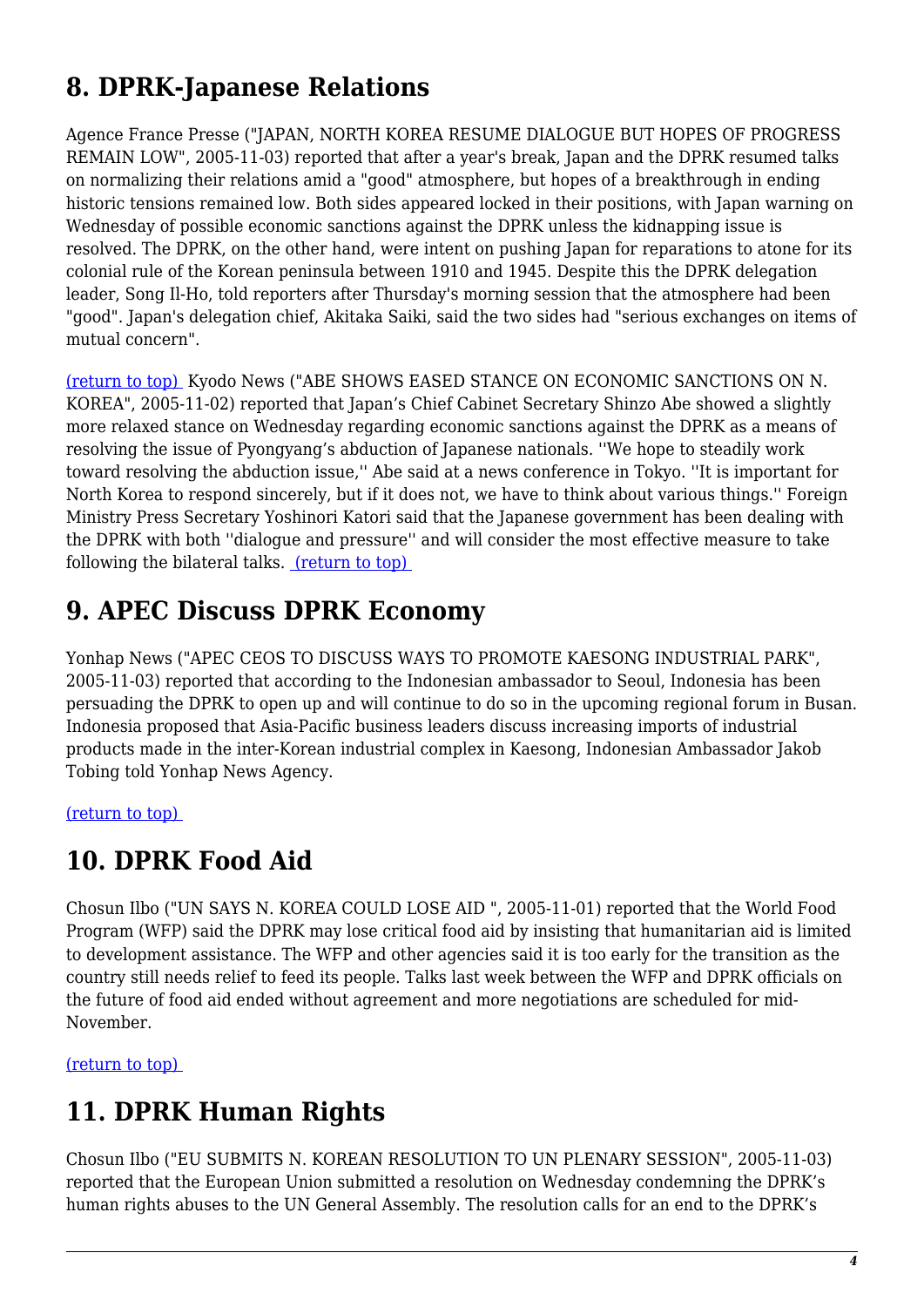brutal treatment of defectors and its systematic human rights violations including torture, illegal detention, public executions, and forced labor. ROK Foreign Minister Ban Ki-moon said on Thursday that there was a good chance the resolution will pass, but added, "There are some countries with different views on the matter." Ban also said the ROK has yet to decide on its position. "The government will make a decision after reviewing its stance on previous UN Human Rights Committee resolutions condemning North Korean human rights abuses, the situation on the Korean Peninsula and progress made in six-party talks. The General Assembly is expected to vote on the resolution between November 17 and 23.

### <span id="page-4-0"></span>[\(return to top\)](#page-0-0)

### **12. DPRK Defectors**

BBC News ("DEFECTOR GIVES UP ON NORTH KOREA", 2005-11-03) reported that a woman who left her native Japan to live in the DPRK has decided that the country is less alluring than she first thought. Kazumi Kitagawa, 31, defected two years ago claiming she was persecuted in Japan after being forced to be a government mole in a doomsday cult. On entering the DPRK, she initially expressed excitement, saying she wanted to study the Korean language and work as a translator. Later, though, she complained about her cold hotel room, the constant surveillance by guards, and the lack of Japanese cosmetics, clothes, and snacks. The DPRK confirmed on Thursday she had been allowed to leave.

#### <span id="page-4-1"></span>[\(return to top\)](#page-0-0)

### **13. Russia & Far East Development**

The Vladivostok News ("TRANS-SIBERIAN TRAFFIC DISCUSSED IN SEOUL ", 2005-11-02) reported that a delegation of Russian Railways participated in the 14th annual meeting of the International Coordinating Council on Trans Siberian Transportation (CCTST), which gathered about 350 railway officials from 21 countries including Russia, Austria, Belarus, the PRC, Finland, Japan, Kazakhstan, Latvia, Lithuania and Poland to improve transportation technologies and development of Trans-Siberian infrastructure.

#### <span id="page-4-2"></span>[\(return to top\)](#page-0-0)

### **14. Japan Political Succession**

The Washington Post ("KOIZUMI RESHUFFLES CABINET, DRAWING LINES FOR SUCCESSION BATTLE", 2005-11-01) reported that Japanese Prime Minister Junichiro Koizumi reshuffled his cabinet on Monday, setting up a battle among three leading candidates to replace him when his term expires next September.

#### <span id="page-4-3"></span>[\(return to top\)](#page-0-0)

# **15. USFJ Realignment**

The Japan Times ("RUMSFELD RULES OUT CHANGES TO REALIGNMENT PLAN", 2005-11-03) reported that US Defense Secretary Donald Rumsfeld on Tuesday ruled out the possibility of the US and Japan making major changes to its interim report on realigning the US military in Japan.

[\(return to top\)](#page-0-0) The Yomiuri Shimbun ("RELOCATING U.S. FORCES MAY COST GOVT 320 BILLION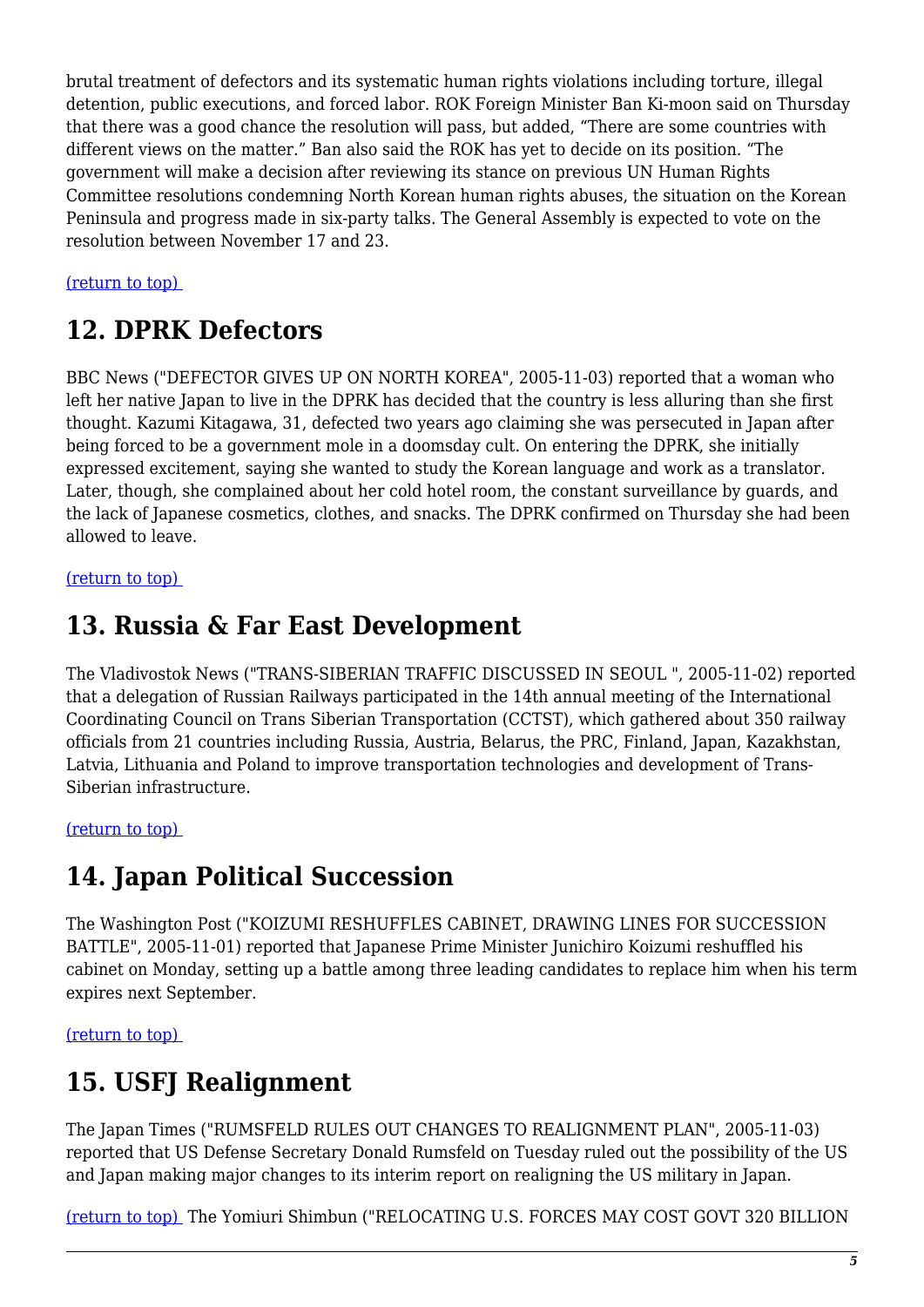YEN", 2005-11-03) reported that the United States has asked Japan to pay more than 320 billion yen in costs needed to relocate the 3rd Marine Expeditionary Force's headquarters in Okinawa Prefecture to Guam. [\(return to top\)](#page-0-0) The Yomiuri Shimbun ("JAPAN-U.S. DEFENSE TIES BOOSTED", 2005-10-31) reported that an interim report issued Saturday after Japan-US ministerial security talks in Washington envisions more integrated cooperation between the Self-Defense Forces and US forces. The planned integration includes better information sharing and joint maneuvers to boost interoperability. [\(return to top\)](#page-0-0) The Asahi Shimbun ("PROTESTS MOUNT OVER RELOCATION TO HENOKO", 2005-11-02) reported that Okinawa Prefecture-Protests are mounting over a plan to relocate the US Marines Corps Air Station Futenma from Okinawa's Ginowan city to Nago. [\(return to top\)](#page-0-0) 

# <span id="page-5-0"></span>**16. PRC Japan Relations**

Xinhua ("CPPCC VICE-CHAIRWOMAN MEETS JAPANESE GUESTS", 2005-11-03) reported that Liu Yandong, vice-chairwoman of the National Committee of the Chinese People's Political Consultative Conference (CPPCC), met Thursday with Kazuo Oikawa, council member of the Association of the Japanese House of Councilors to discuss Japanese leaders visiting Yasukuni Shrine. Liu hopes that people of vision from both sides would overcome difficulties and make concerted efforts to push ahead with healthy development of Sino-Japanese relations.

<span id="page-5-1"></span>[\(return to top\)](#page-0-0) 

# **17. PRC Russia Border Issues**

The Vladivostok News ("CHINESE GRASS MOWERS HOP TO RUSSIAN TERRITORY", 2005-11-03) reported that Russian borders guards at Slavyanka border post in Khasansky County on Monday detained two Chinese men who claimed they were grass mowers and did not notice how they crossed the Russian border. Russian border guard service issued a statement saying that despite numerous warnings by the Russian side to the Chinese border guards, the latter still lack control over their nationals' roaming habits.

### <span id="page-5-2"></span>[\(return to top\)](#page-0-0)

# **18. PRC Russia Oil Pipeline**

ITAR-TASS: News Agency ("RUSSIAN, CHINESE PMS AGREE ON OIL PIPELINE PROJECT", 2005- 11-03) reported that the prime ministers of Russia and the PRC have agreed to sign an intergovernment agreement soon on laying an oil pipeline from Russia to the PRC.

<span id="page-5-3"></span>[\(return to top\)](#page-0-0) 

# **19. PRC-US Relations**

Xinhua ("BUSH TO MEET WITH CHINESE LEADERS: FM SPOKESMAN", 2005-11-03) reported that US president George W. Bush is scheduled to visit the PRC from November 19 to 21 after attending the Asia-Pacific Economic Cooperation (APEC) summit. Bush will hold talks with President Hu Jintao and Premier Wen Jiabao. The fifth meeting between Hu and Bush is expected to focus on reaching a consensus on bilateral relations as well as international and regional issues of common concern.

<span id="page-5-4"></span>[\(return to top\)](#page-0-0)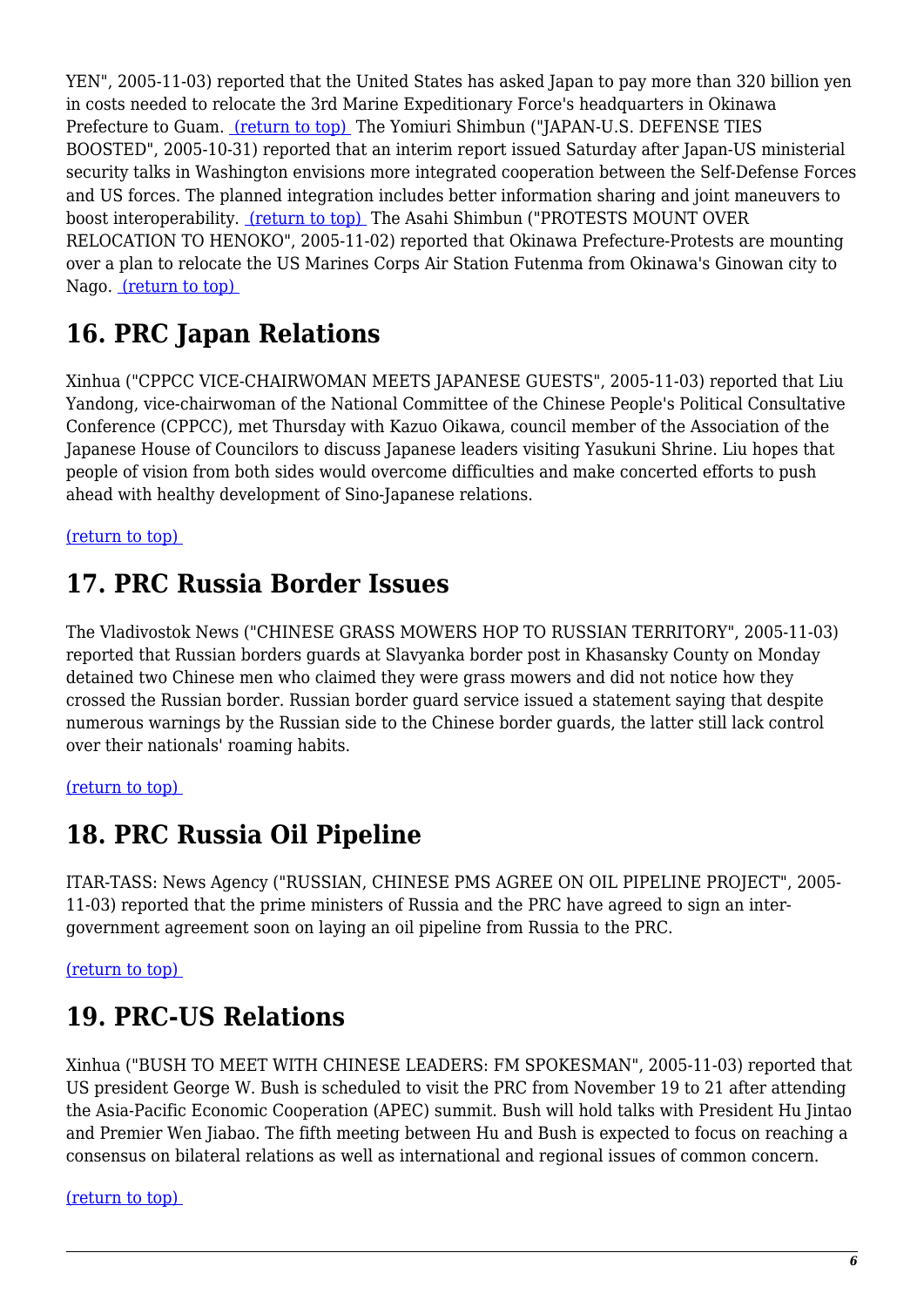# **20. PRC Domestic**

Japan Today ("800 CLASH WITH CHINESE POLICE AFTER ALLEGED BEATING INCIDENT", 2005- 11-01) reported that about 800 people scuffled with police officers and damaged a police vehicle in Beijing on Monday after two antigovernment petitioners were allegedly hit with batons.

[\(return to top\)](#page-0-0) The International Herald Tribune ("CHINESE PEASANTS TO GET MORE RIGHTS", 2005-11-03) reported that the PRC plans to abolish legal distinctions between urban residents and peasants in 11 provinces as the government tries to slow the widening of the country's wealth gap and reduce social unrest. [\(return to top\)](#page-0-0) Xinhua ("PEACE, HARMONY, RECONCILIATION TOPS CPC AGENDA", 2004-11-03) reported that seeking peace in foreign affairs, harmony in domestic construction and reconciliation on the Taiwan issue are the top priorities in the agenda of the "Communist Party of China" (CPC), a prestigious CPC theorist said here Thursday. (return to top)

# <span id="page-6-0"></span>**21. PRC Space Technology**

Xinhua ("CHINA PLANS TO PUT THREE MEN IN SPACE BY 2007", 2005-11-03) reported that the PRC plans to put three men into space within the next two years as it looks ahead to an orbiting space station and a mission to the moon.

### <span id="page-6-1"></span>[\(return to top\)](#page-0-0)

## **22. PRC Technology Infrastructure**

Xinhua ("CHINA NOW HAS 103 MLN NETIZENS", 2005-11-03) reported that the number of netizens in the PRC rose to 103 million by late June this year, according to Mao Qian, head of Optical Telecommunications Committee of China Telecommunications Society.

### <span id="page-6-2"></span>[\(return to top\)](#page-0-0)

### **23. PRC Vietnam Visit**

Xinhua ("PRESIDENT HU'S VISIT TO VIETNAM "SUCCESSFUL"", 2005-11-02) reported that the visit to Vietnam by General Secretary of the Central Committee of the Communist Party of China(CPC) and PRC President Hu Jintao is "successful," said a senior CPC official Wednesday.

<span id="page-6-3"></span>[\(return to top\)](#page-0-0) 

# **24. PRC & Bird Flu**

Xinhua ("INNER MONGOLIA REPORTS NO NEW AVIAN FLU CASES", 2005-11-03) reported that no new H5N1 avian flu cases were found in the past 20 days in north PRC's Inner Mongolia Autonomous Region, local government said Thursday.

<span id="page-6-4"></span>[\(return to top\)](#page-0-0) BBC News ("ASIA 'NOT HIDING BIRD FLU CASES' ", 2005-11-03) reported that there is no evidence of hidden cases of bird flu in people in South-East Asia and the PRC, British scientists have stated. [\(return to top\)](#page-0-0) 

# **25. Taiwan International**